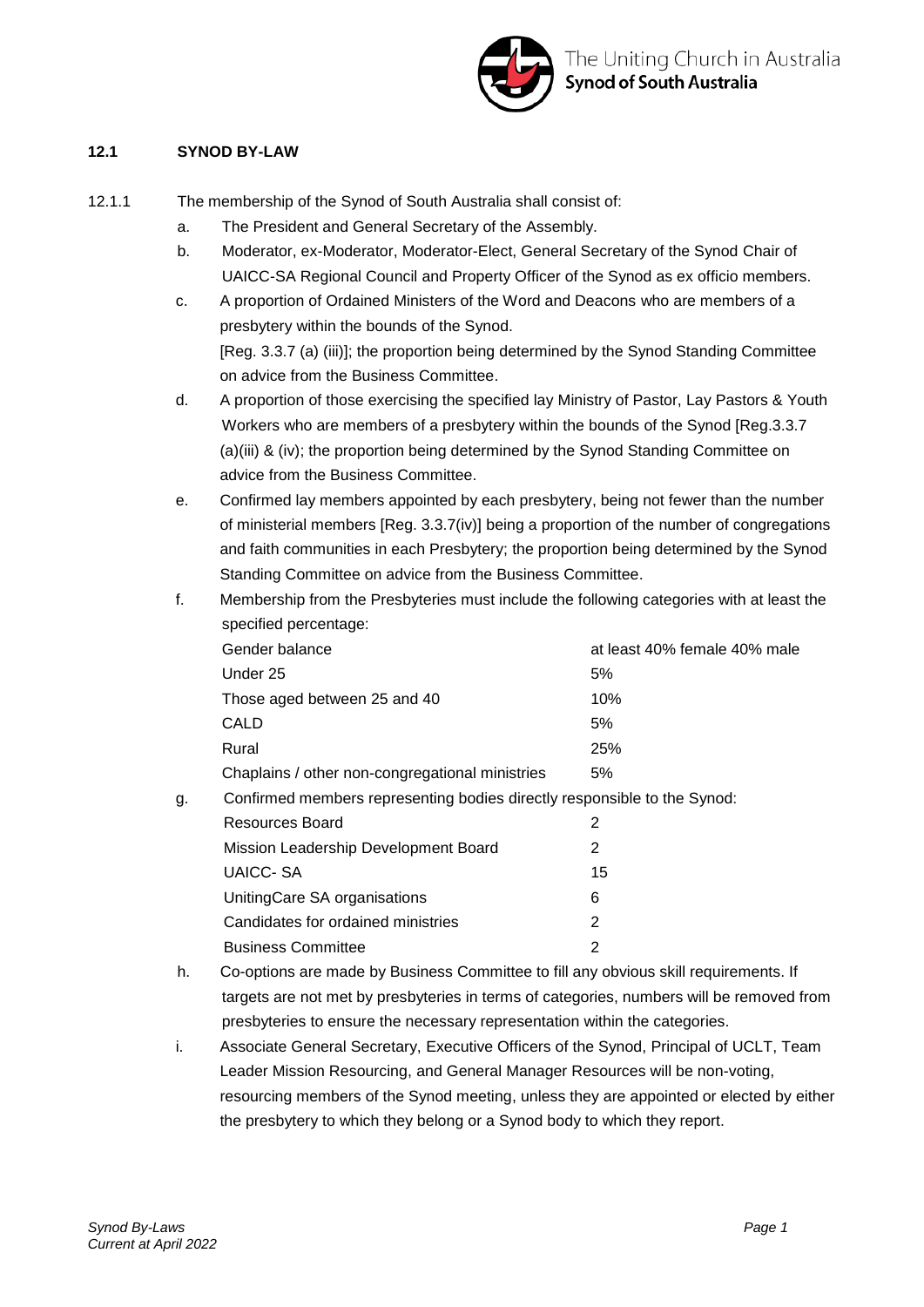#### **STANDING COMMITTEE**

#### 12.1.2 **Members**

- a. Moderator, ex-Moderator, Moderator-Elect, General Secretary of the Synod, Property Officer of the Synod, and chair of UAICC Regional Council as ex officio members.
- b. One (1) person appointed by the UAICC (SA).
- c. Thirteen (13) other members elected by the Synod. Of the thirteen (13) elected members:
	- i. At least four (4) shall be women and at least four (4) shall be men, the other five (5) being of either gender.
	- ii. At least three (3) members shall be from rural Congregations.
	- iii. At least two (2) members shall be persons under 35 years of age.
	- iv. Only two (2) members may be paid staff working full-time at 212 Pirie Street and the Uniting College for Leadership & Theology.
	- v. At least two (2) members shall be from each Presbytery, but no more than half the elected members may be from any one Presbytery.
- d. Up to two (2) members co-opted by the Committee.
- e. Within the ex-officio, appointed, elected and co-opted members there is to be expertise in financial management, legal knowledge and principles of good governance.
- f. Ministers and lay persons shall be elected, the lay members being not fewer in number than the ministerial members.
- g. All members of each Standing Committee are to undertake an induction process in governance and financial management.
- h. Elected members of Synod Standing Committee shall serve from the rise of the ordinary meeting of the Synod, until the next ordinary meeting of the Synod.
- i. It is an expectation that some members of Synod Standing Committee will renominate for a second contiguous term to enable the carrying forward of corporate knowledge

#### 12.1.3 **Others Attending**

- a. Associate General Secretary Executive Officer, UnitingCare Executive Officer, Placements and Safe Church Executive Officer, Engagement Executive Officer, Mission & Leadership Development; Team Leader, Mission Resourcing Principal, Uniting College of Leadership and Theology State Development Officer, UAICC-SA shall attend as required by SSC to resource the Committee. They are non-voting members
- b. Others may attend to facilitate the meeting at the invitation of the Moderator and/or the General Secretary.
- Note: All meetings of any council of the Church are open meetings, which any person can attend as observers, and at which they can speak with the permission of that Council.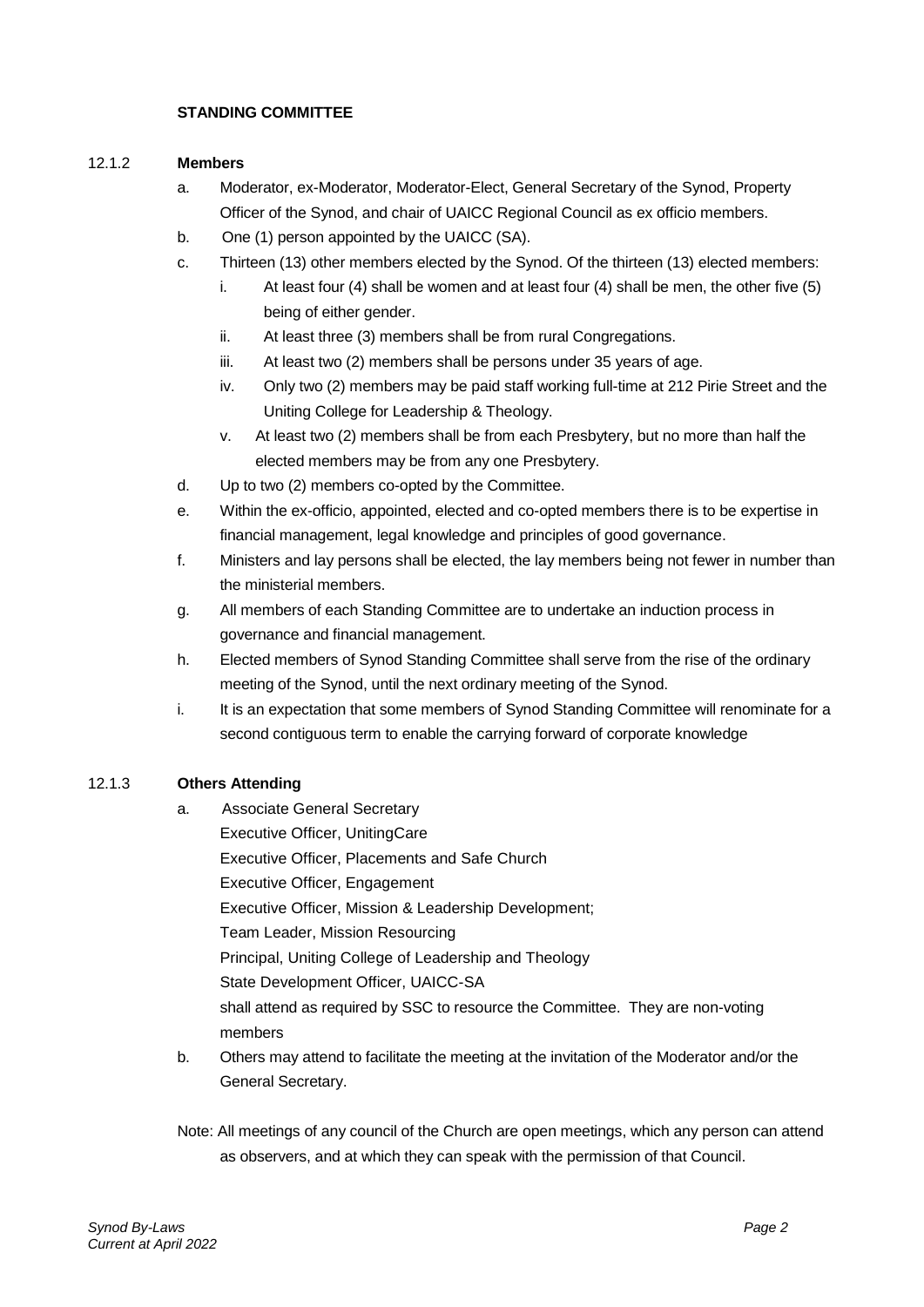- 12.1.4 The method of election shall be in the following manner:
	- a. The Synod shall hold an election for the Standing Committee at its annual meeting.
	- b. The Standing Committee shall appoint a nominating committee of up to five (5) people.
	- c. The Nominating Committee:
		- i. Shall receive expressions of interest from prospective nominees as well as suggestions of suitable prospective nominees from members of Synod.
		- ii. May approach people they consider would be suitable members of the Standing Committee.
		- iii. Shall consult the people identified to determine their willingness to be nominated for membership of the Standing Committee.
		- iv. Shall assess the suitability of the candidates according to agreed criteria.
		- v. Shall bring to a full meeting of the Synod the names and profiles of the nominees, at least the number required to be elected.
		- vi Shall particularly seek nominations from people with skills in financial management, legal knowledge and the principles of good governance.
	- d. Members of the Synod may make additional nominations prior to or at the meeting where the election will take place.
	- e. That the following be the criteria to guide the Nominating Committee:
		- i. The requirements of the regulations and categories needed such as gender balance, lay and ordained, rural and urban, and youth.
		- ii. The ability to contribute to the deliberations and decision making of the Standing Committee.
		- iii. The collective membership reflect the perceived theological diversity within the Synod.
		- iv. The inclusion of people who could contribute significantly in leadership to the Uniting Church in the future.
- 12.1.5 The Standing Committee shall have the power to deal with matters of policy referred to it by the Synod provided the quorum shall be the number next above half the membership of the Committee.
- 12.1.6 The Standing Committee shall have the power to deal with matters of a policy nature not referred to it by the Synod provided that a quorum shall be the number nearest two-thirds of the members of the Committee.
- 12.1.7 The Standing Committee shall have the power to make decisions by email via an electronic poll.
	- a. An electronic poll may be called by the Moderator, on the advice of the General Secretary, if it is considered by the Moderator to not be practicable or necessary to call a face to face meeting or a teleconference of the Standing Committee because of the nature of the business and/or the urgent need for a decision.
	- b. Where there is a an electronic poll, a briefing paper will be circulated by electronic means to all members of the Standing Committee stating:
		- (a) The reason for calling an electronic poll
		- (b) The background to the matter before the Standing Committee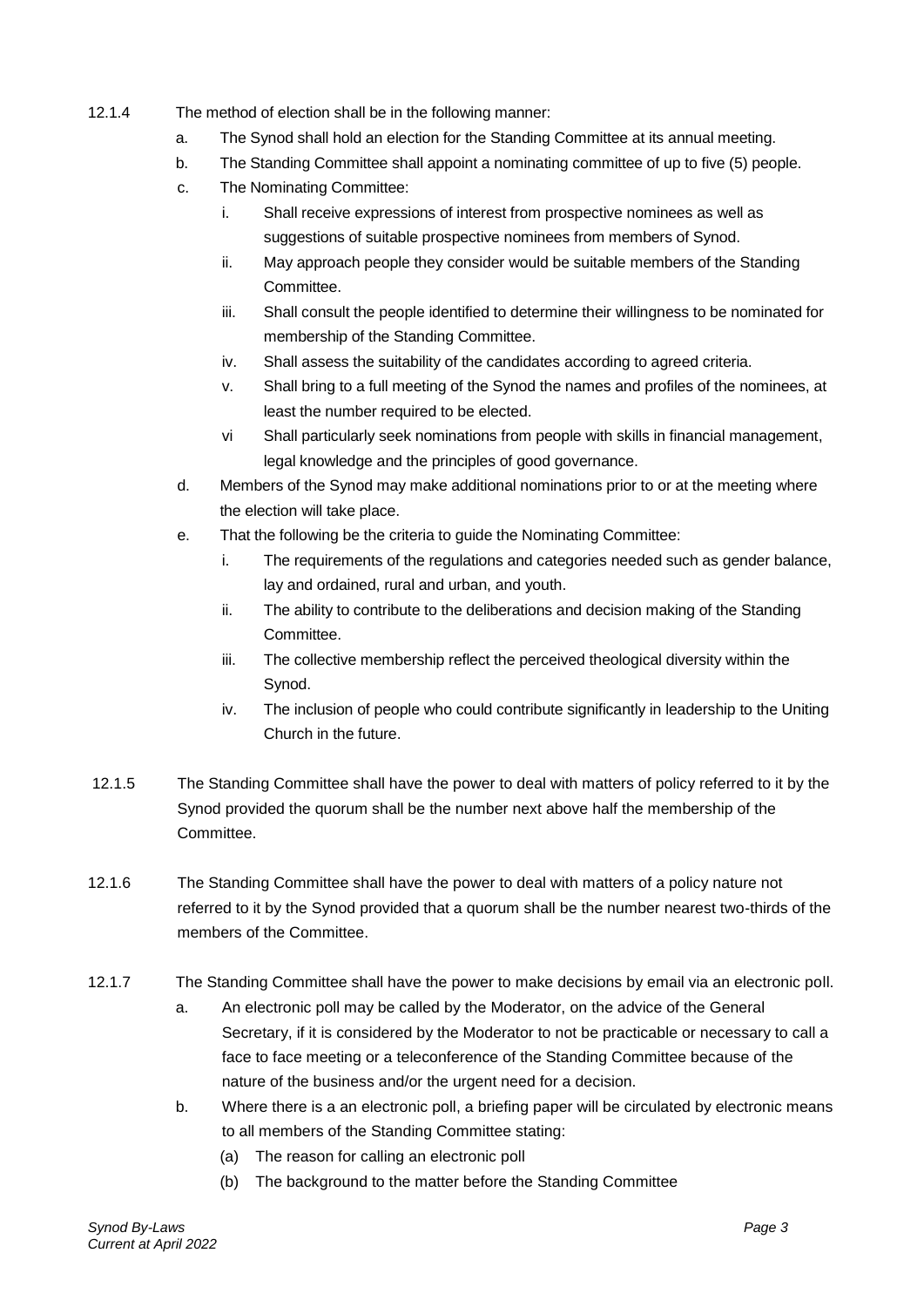- (c) The proposal
- (d) The closing date and timetable for the poll
- c. Members of the Standing Committee will be given an opportunity to ask questions or raise any issue with regard to the proposal. Members of the Standing Committee shall have at least 48 hours from the time of the announcement of the poll to do this.
- d. The General Secretary will then circulate to all members a report of the questions raised, responses to those questions and any relevant comments of the members. A reworded version of the poll proposal may be presented at this time.
- e. Members shall then vote on the poll. Members will have at least 48 hours to record their vote from the time the General Secretary has circulated the report on the questions of members as set out in 4 above.

Resourcing members will be provided with the briefing paper and invited to raise questions or issues, and also will be provided with any subsequent report and reworded version of the poll – but will not be allowed to vote.

- f. A quorum of the Standing Committee in accordance with Regs 3.7.4.1 (f) (i) must be engaged in a vote on a proposal for a decision to be made.
- g. If any member of the Standing Committee votes against the proposal, the matter is deferred. A member may abstain in which case the matter is not deferred.
- h. The General Secretary will as soon as practicable declare the poll after its close, to the members of the Standing Committee.
- i. The date of the declaration of the poll will be the date of the decision of the Standing Committee. Such a decision is a decision of the Standing Committee.
- j. The decision will be minuted noting the date of the declaration of the poll, the issue, those participating and the result. The minutes will be approved by the subsequent ordinary meeting of the Standing Committee.
- 12.1.8 The Standing Committee shall report all decisions to the subsequent meeting of the Synod. The confirmed minutes of the Standing Committee shall be made available to any member of the Synod upon request.

## **TRAVELLING EXPENSES**

- 12.1.9 The Synod shall include in its Annual Budget (which is incorporated within the Synod Mission and Service Fund) a provision for the reimbursement for the travelling expenses incurred in respect of:
	- a. Attendance of representatives from each Congregation at authorised meetings of the Synod.
	- b. Authorised meetings of the following Synod committees:
		- i. Synod Standing Committee
		- ii. Placements Committee
		- iii. Any commission, board or other committee that has a direct reporting responsibility to the Synod Standing Committee
		- iv Authorised meetings of Presbytery Officers and Synod Officers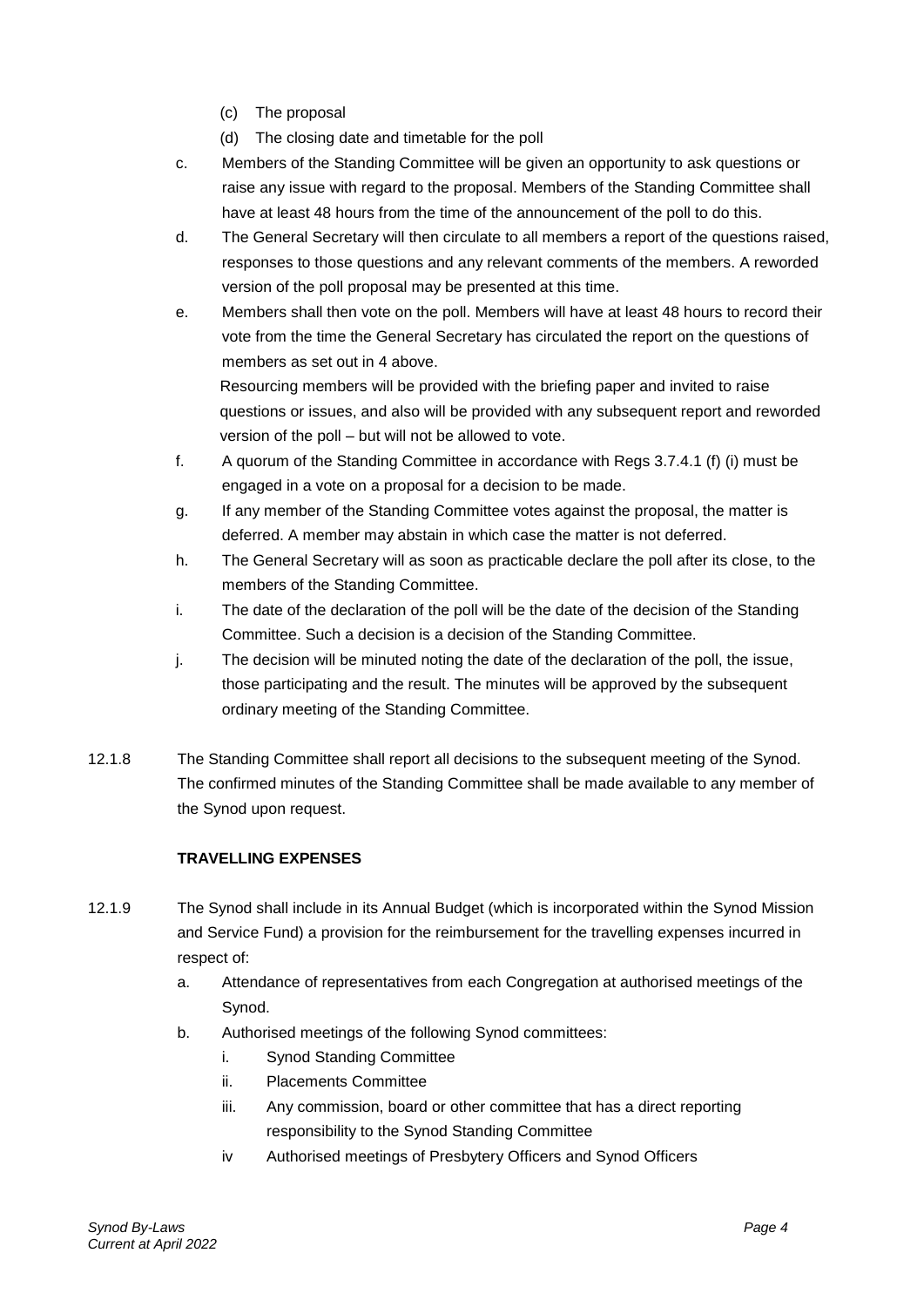Such other meetings as may be authorised by the, the Synod or the Synod Standing Committee from time to time.

- 12.1.10 a. The rate of reimbursement, shall be at the relevant rate approved by the Synod each year in Ministers Stipend, Allowances & Charges Schedule for "Travelling Own vehicle (Stipends Schedule A.9) or Travelling leased vehicle(Stipends Schedule A.10).
	- b. The first hundred and fifty (150) kilometres of travel incurred for any member attending meetings of the Synod pursuant to by-law 12.1.9 b. shall **NOT** be subject to reimbursement.
	- c. Travel for a Minister for the purpose of placement conversation, where the distance travelled is greater than one hundred (100) kilometres, shall have half the cost met by the Travel Equalisation Fund and half by the calling congregation. The cost of travel that is less than one hundred (100) kilometres, shall be met by the calling congregation. (Placements Handbook 10.2.11).
	- d. With respect to representatives from Kangaroo Island attending Synod meetings provision shall be made within the Synod Budget for reimbursement of economy air fares.
	- e. Each congregation shall ensure that arrangements for authorised travel are made on the most economical basis.
	- f. Only claims (by individuals or congregations) that are submitted within three months from the date of travel will be reimbursed.

## **MODERATOR**

12.1.11 The Moderator shall normally hold office for a period of three (3) years but it shall be open to a nominee to indicate that they are available for a lesser period. The position shall be full-time unless otherwise agreed to by the nominee.

## 12.1.12 **Nominations for the Office of Moderator and Process of Election**

- a. At the Synod meeting preceding the Synod meeting when the election of a Moderator is required, the Synod shall elect a Moderator Nominating Committee of five persons, and shall include a past Moderator, representatives from each presbytery, and shall be representative of the breadth of the Synod.
- b. A Moderator shall be elected and designated Moderator-elect by the ordinary meeting of the Synod prior to the one at which the person will take office.
- c. The election shall be by written preferential ballot.
- d. Nominations may be submitted by the Presbyteries. (See Regulation 3.6.3.1(a)) on the prescribed nomination form. Note: congregations may make nominations to their presbytery to consider.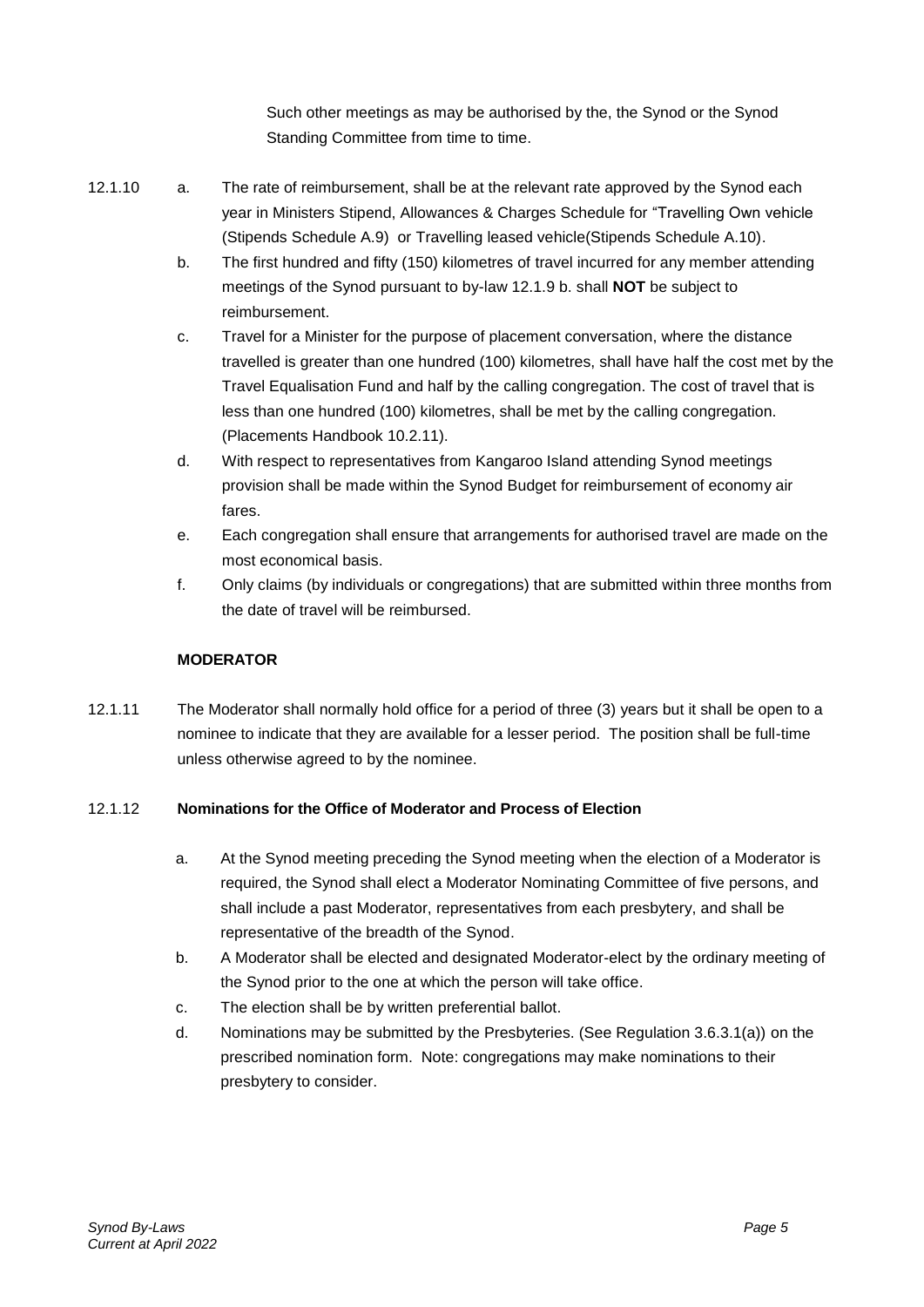#### 12.1.13 **Timeline**

- a. No later than eight (8) months before the Synod meeting at which the ballot is to be held the Convenor of the Nominating Committee shall call for nominations from presbyteries.
- b. Nominations for Moderator-Elect submitted by presbyteries shall be in writing on the prescribed nomination form, setting out the reasons for the nomination and be in the hands of the Convenor of the Nominating Committee no later than six (6) months before the Synod meeting at which the election is to take place. Nominations from presbyteries must be signed by an appropriate officer of the Presbytery. Nominations from the floor at a meeting of Synod will NOT be accepted.
- c. In its discernment, in addition to those persons nominated by presbyteries, the Moderator Nominating Committee may approach any eligible member of the Church to consider allowing their name to be considered by the Committee in its discernment process.
- d. The Moderator Nominating Committee shall forward all nominees a document describing the responsibilities of the Moderator, the terms of appointment along with an outline of the process and timeline. (Appendix B: Role & Person Specification for Moderator)
- e. Members of the Moderator Nominating Committee will offer to meet informally with each nominee to discuss the process and assist the nominee in their discernment.
- f. Each nominee is invited to submit a CV, the details of 3 referees and supporting letter outlining their suitability for the role to the Moderator Nominating Committee if they reach the discernment that their name is to be forwarded to the Synod as a nominee.
- g. The Moderator Nominating Committee meets with each nominee to assist their discernment, and to explore what the role of Moderator looks like to them.
- h. After this formal conversation, nominees are requested to confirm their willingness to continue with the process.
- i. The Moderator Nominating Committee may encourage the final nominees to gather together for prayerful support, rather than consider themselves in competition for a leadership role.

#### **Election**

- 12.1.14 a. The Moderator Nominating Committee shall present at least three (3) nominees to the meeting of the Synod to be considered for election, accompanied by a report from the Committee and a profile of each nominee, with no reference being made to who initially nominated a person.
	- b. The report of the Moderator Nominating Committee shall be forwarded to members of the Synod at least three weeks prior to the meeting where the ballot is due to take place.
	- c. The Convenor of the Moderator Nominating Committee shall present the report to the meeting of the Synod and shall answer any questions from members of the Synod that arise from it.
	- d. Each nominee shall address the meeting of the Synod for up to five (5) minutes regarding their vision for the Church and what they believe they would bring to the role should they be elected.
	- e. Each nominee will be invited to have a support person with them on the day of the ballot.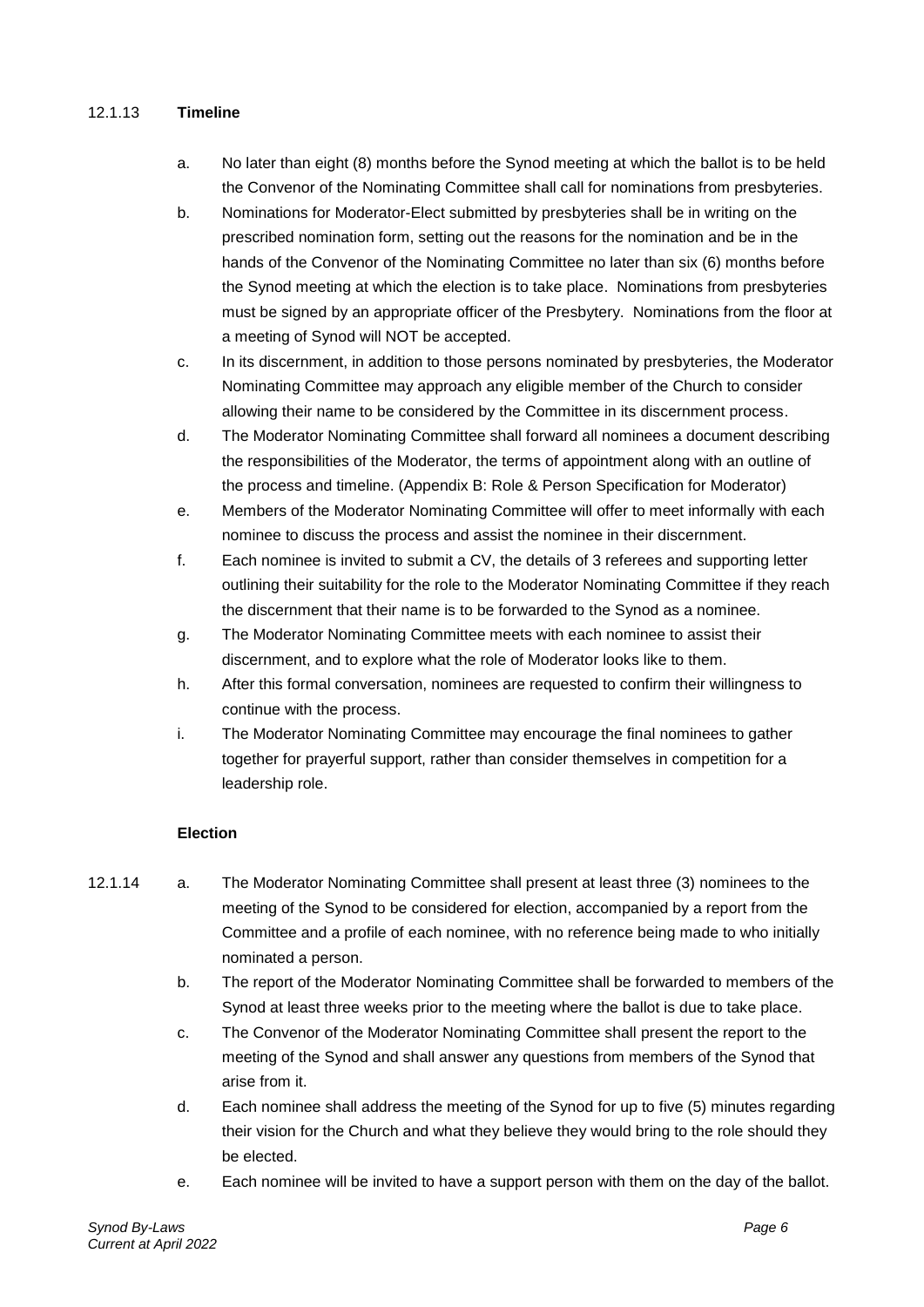- f. Synod chaplains will gather with nominees while the ballot is being conducted, and provide pastoral and prayerful support during the process.
- f. The presentation of the nominees, their statements and the ballot for Moderator shall take place on the one day at the Synod meeting.
- g. Personal CVs of the nominees shall be made available to Synod members.
- h. No person shall be declared elected unless they shall receive at least one half of the votes cast.
- i. Voting shall be by an optional preferential written ballot.
- j. The ballot for Moderator-elect shall be declared on the same day as it is conducted.
- 12.1.15 The Synod Standing Committee shall make provision for the election or appointment of a Moderator should the Moderator-elect be unable to take up their office.
- 12.1.16 a. If, for any reason, the Moderator is unable to continue in office, the Synod Standing Committee shall elect a Moderator to act until the next meeting of Synod. If no Moderator-Elect has been chosen, an election shall be held and the person appointed to act in the interim shall be eligible for nomination.
	- b. The title "ex-Moderator" shall apply to the most recent past Moderator able to undertake the duties of ex-Moderator. All other former Moderators shall be called past Moderators.
- 12.1.17 Prior to taking up office, and during the term of their appointment, the Moderator will, with the church's assistance, strengthen and develop their gifts for this role. See Appendix A: Key requirements of Moderator-elect
- 12.1.18 The Moderator will accept a mid-term review of their ministry. The Standing Committee will make arrangements, in consultation with the Moderator, for this review to be carried out by an independent and confidential panel of four people (two appointed by the Moderator and two by the Synod Standing Committee). The goal will be to identify strengths and growth areas in their ministry, and to identify ways to strengthen and encourage the ministry.
- Appendix A: Key requirements of Moderator-elect
- Appendix B: Role & Person Specification for Moderator

#### **GENERAL SECRETARY OF SYNOD**

- 12.1.19 The Synod shall appoint a full-time officer as General Secretary of the Synod.
- 12.1.20 a. In the fourth (4<sup>th</sup>) year of the General Secretary's initial term and each three (3) years thereafter, if re-appointed, the Standing Committee shall appoint a committee to review the placement.
	- b. Such committee shall complete the review by 30 September of the same year and report to the first meeting of the Synod or its Standing Committee after that date.
	- c. The decision to re-appoint or to seek a new placement shall be made by the Synod or its Standing Committee.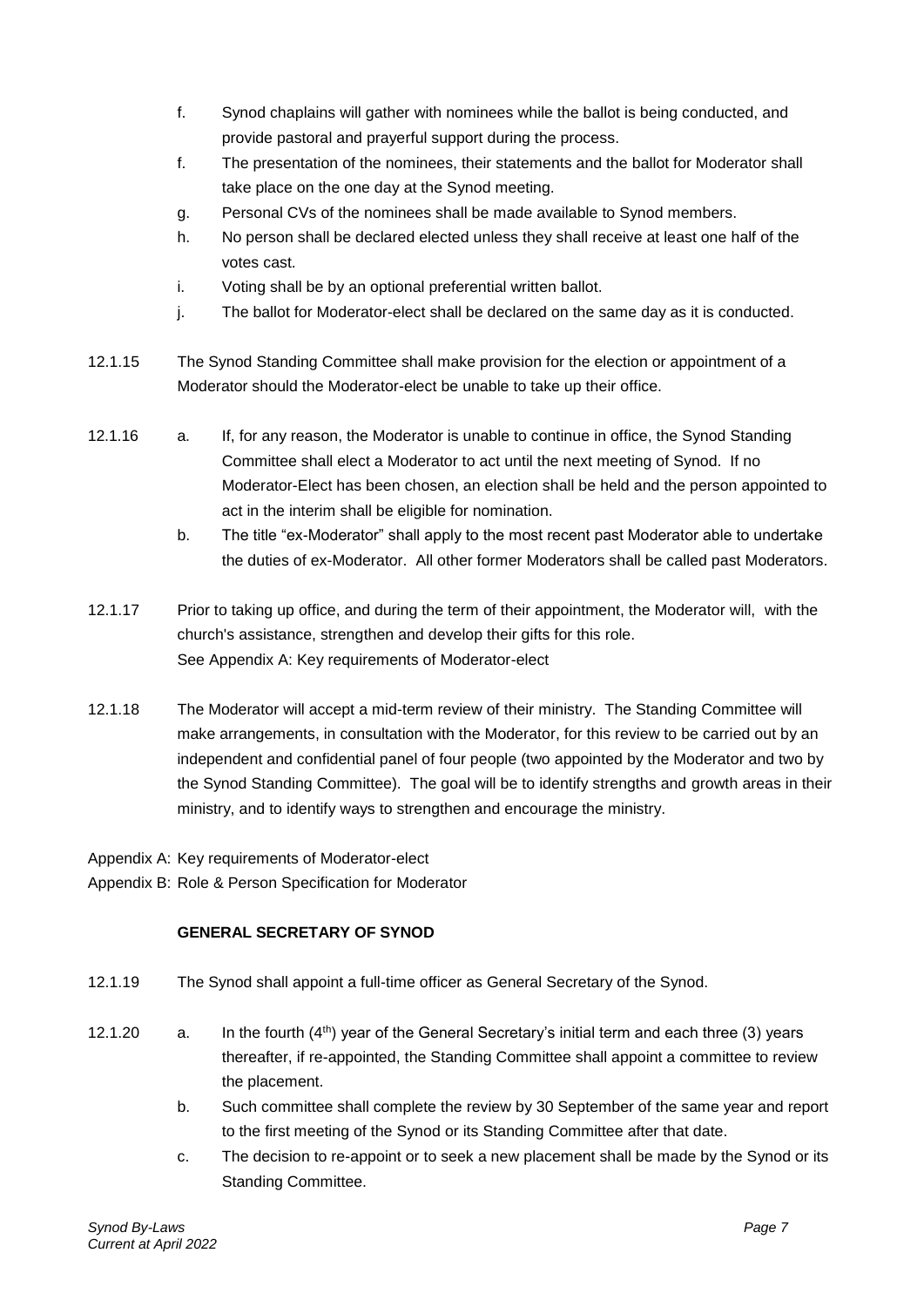d. When a new placement is to be made, Synod Standing Committee shall take such action as is necessary to bring a suitable nomination to the next meeting of the Synod by advertising and/or by inviting nominations from the Synod and/or by making direct approaches, subject however to the requirement that the placement shall be made only by the Synod either at the next Meeting or at a Special Meeting thereof.

#### **GENERAL SECRETARY'S LIAISON GROUP**

- 12.1.21 The Synod Standing Committee shall appoint up to six (6) and no less than four (4) persons to the General Secretary's Liaison Group, consisting of: up to three (3) persons nominated by the General Secretary, and at least half the members being current members of Synod Standing Committee; and one member of the Joint Nominating Committee. The group shall be appointed for a period of one year.
- 12.1.22 The purpose of the General Secretary's Liaison Group is:
	- 1. Support the General Secretary in setting key objectives for the forthcoming year;
		- 2. Undertake an informal annual appraisal process;
		- 3. Meet with the General Secretary at least four (4) times a year to provide ongoing support, advice and feedback in relation to the exercise of the role, particularly in relation to matters requiring discussion or reporting to the Standing Committee; and
		- 4. Other matters referred from time to time by Standing Committee. (SC13.180)
- 12.1.23 The group shall be convened as required by the General Secretary or whenever any member of the group requests that a meeting be called.
- 12.1.24 The group shall not be required to keep minutes of meetings or to report to Synod.

## **MODERATOR'S SUPPORT GROUP**

- 12.1. 25 The Synod Standing Committee shall appoint up to six (6) but no less than four (4) persons to the Moderator's Support Group, consisting of consisting of: up to three (3) persons nominated by the Moderator, and at least half the members being current members of Synod Standing Committee . The group shall be appointed for a period of one year.
- 12.1.26 The purpose of the Moderator's Support Group is to: "Support, challenge, encourage and call the Moderator to be reminded of their role inside and as a representative of the Synod". Reg. 3.6.3.2
- 12.1.27 The group shall be convened as required by the Moderator or whenever any member of the group requests that a meeting be called.
- 12.1.28 The group shall not be required to keep minutes of meetings or to report to Synod.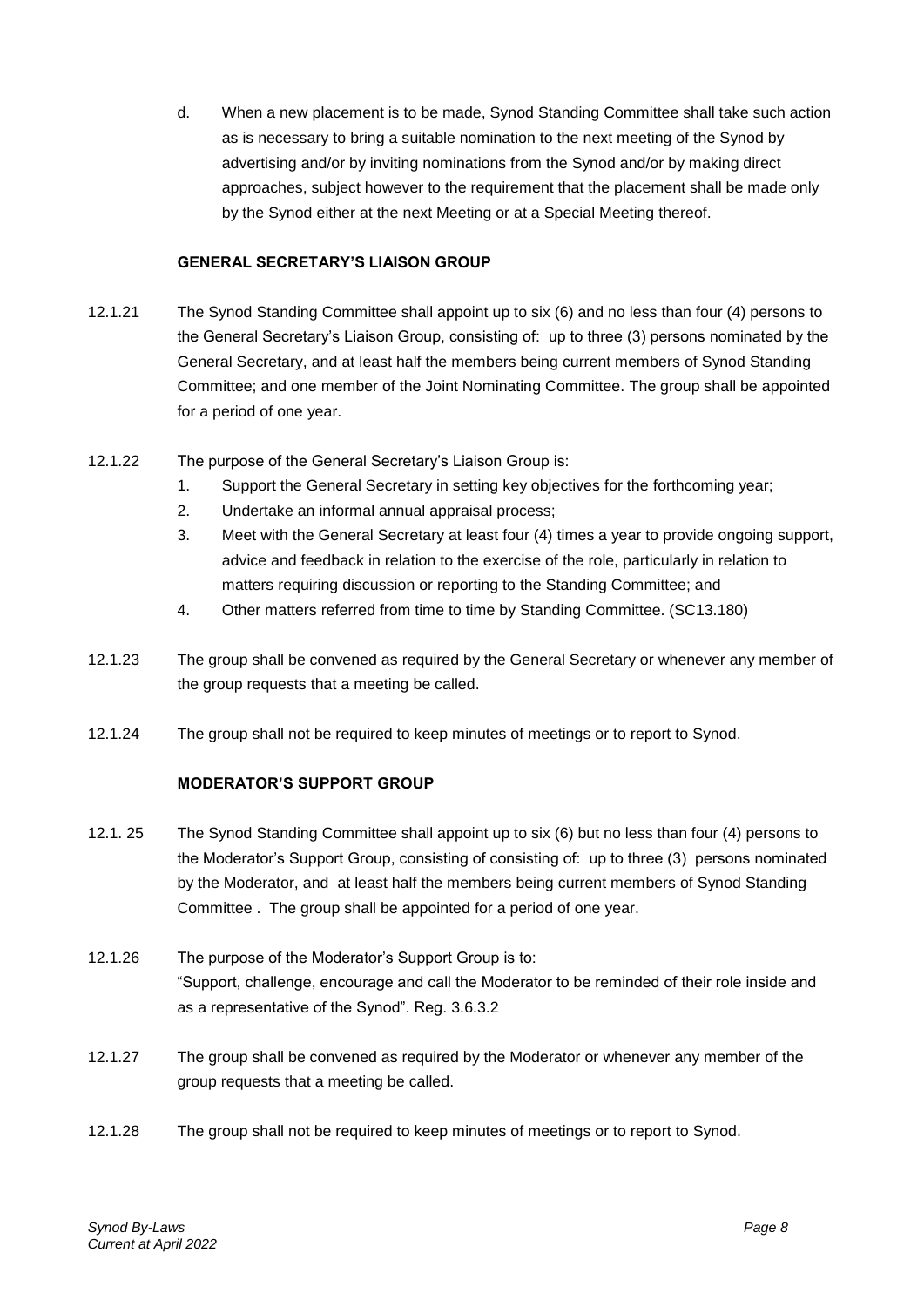#### **REPRESENTATIVES OF THE ASSEMBLY**

- 12.1.29 That Synod of South Australia membership of Assembly be determined as follows: Of the 34 members to be appointed from within the bounds of the Synod:
	- (a) Each Presbytery within the bounds of the Synod shall appoint one Minister and one confirmed lay member.
	- (b) The Moderator and General Secretary are ex-officio and take 2 places from the total of 34 (in the category they fulfil i.e. lay or ordained).
	- (c) The remaining members (dependent on the number of presbyteries, currently 3 presbyteries, so 26) to be elected as follows:

The election will take place at the annual Synod meeting prior to the meeting of the Assembly in accordance with Reg. 3.3.9 taking into account the requirements for gender balance, including representatives from rural SA and representatives under the age of 35.

- 12.1.30 Nominations by members of the Synod must be on the appropriate form.
- 12.1.31 Nominations shall be closed and the ballot held at a time decided by the Synod.

#### **APPOINTMENTS TO SYNOD BODIES**

- 12.1.32 In determining the membership of Bodies appointed by the Synod the principle expressed in Regulation 3.8.1 shall be applied.
- 12.1.33 All appointments made by the Synod to Synod Bodies respectively shall take effect from the rising of the Annual meeting of the Synod, unless otherwise determined, and shall conclude at the commencement of the next Annual meeting of the Synod, unless otherwise determined.

#### **ACCOUNTS OF ENTITIES DIRECTLY RESPONSIBLE TO THE SYNOD AND SYNOD FUNDS**

- 12.1.34 The accounts of all entities which are directly responsible to the Synod shall be audited annually by a qualified auditor who is a member of the Institute of Chartered Accountants in Australia or the Australian Society of Accountants or any other body recognised for the purposes of the Corporations Act 2000 (see Regulations 3.8.7(c) and (d).
- 12.1.35 A copy of the audited accounts shall be furnished to the Synod Resources Board.
- 12.1.36 The Synod Resources Board shall arrange for the audited statements to be reviewed and shall report to the Synod or its Standing Committee.

#### **BUSINESS COMMITTEE**

12.1.37 The Synod shall annually appoint a Business Committee.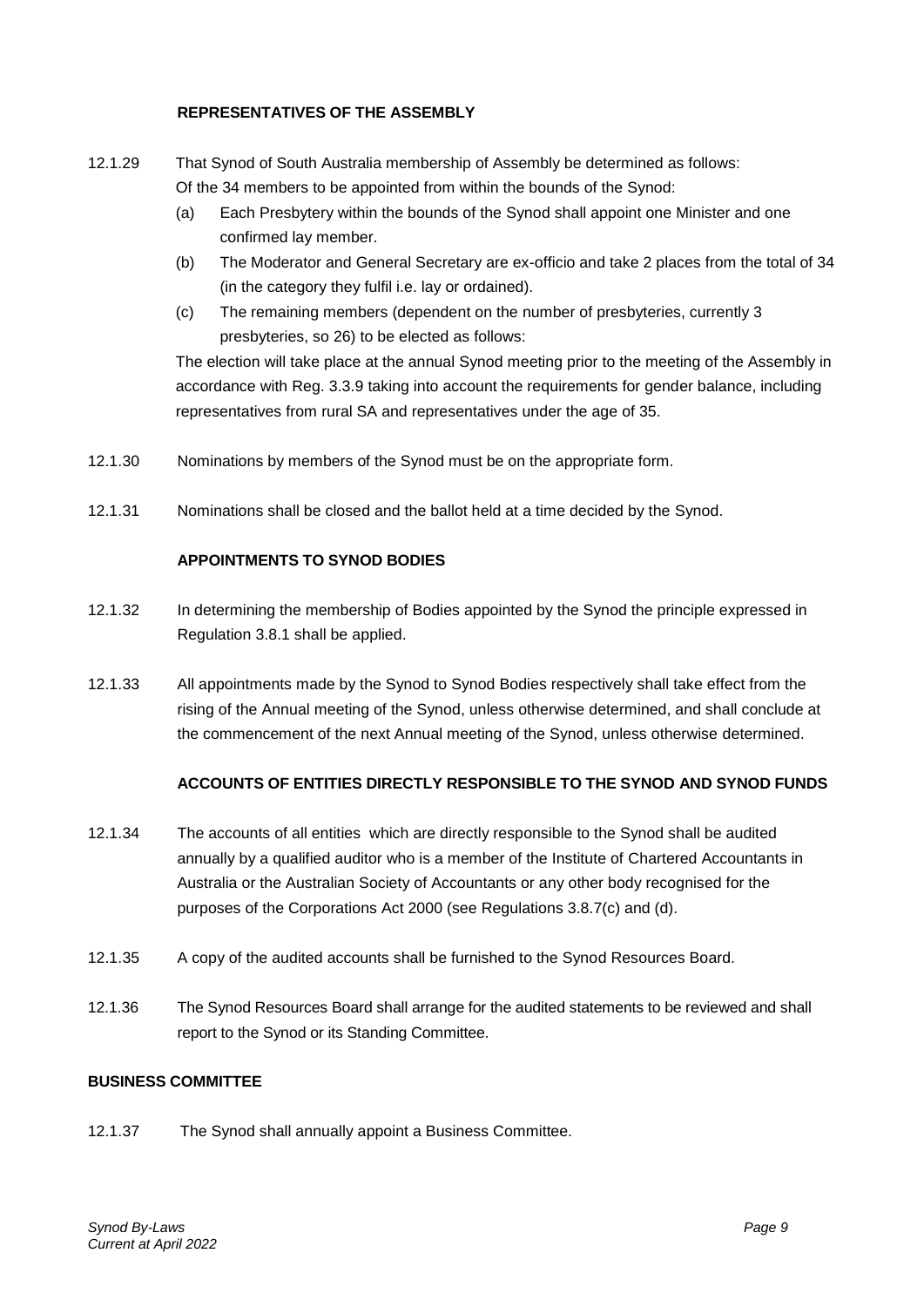- 12.1.38 Business Committee shall comprise:
	- The Moderator
	- General Secretary
	- Moderator-elect
	- Events Manager/Associate General Secretary
	- Minute Secretary (Chairperson's PA)
	- 2 Additional Persons co-opted by Standing Committee
- 12.1.39 The names of the Business Committee shall be listed in the opening proposals at the annual Synod meeting.
- 12.1.40 The Moderator shall chair the Committee.
- 12.1.41 The Committee shall review its membership in the last meeting of the year, recommending any changes in personnel or functions to the Standing Committee.
- 12.1.42 Responsibilities of the Committee.
	- a. To recommend dates, times and venues for all Synod meetings to the Synod Standing Committee.
	- b. To respond to requests received from councils, agencies of the church and individuals for presentations to be made during the business sessions of the Synod.
	- c. To arrange for keynote speakers/Bible study leaders to address the Synod in conjunction with the Moderator
	- d. To plan the Order of Business for all Synod meetings.
	- e. To exercise oversight of Worship Committees appointed for meetings of the Synod.
	- f. To encourage and exercise oversight of the prayer life surrounding meetings of the Synod.
	- g. To liaise and provide assistance, where necessary, to individuals and agencies responsible for resourcing sessions of the Synod.
	- h. To inform members of the Synod of forthcoming meetings, their content and any other matters helpful for the smooth progression of business and the wellbeing of members.
	- i. To reflect upon and evaluate each meeting of the Synod, taking account of individual responses from Synod members, as well as feedback from the Synod Office staff debrief.
	- j. To meet, as required, during each Synod meeting, to ensure the most appropriate ordering of business, should the agenda require revision.
	- k. To fulfil any other responsibilities which may be appropriately referred to the Committee by the Chairperson/Moderator, the General Secretary or Standing Committee.
	- l. To recommend co-options to Synod Standing Committee.
	- m. To exercise the above responsibilities within the provisions of The Manual for Meetings 5.8 Business Committee.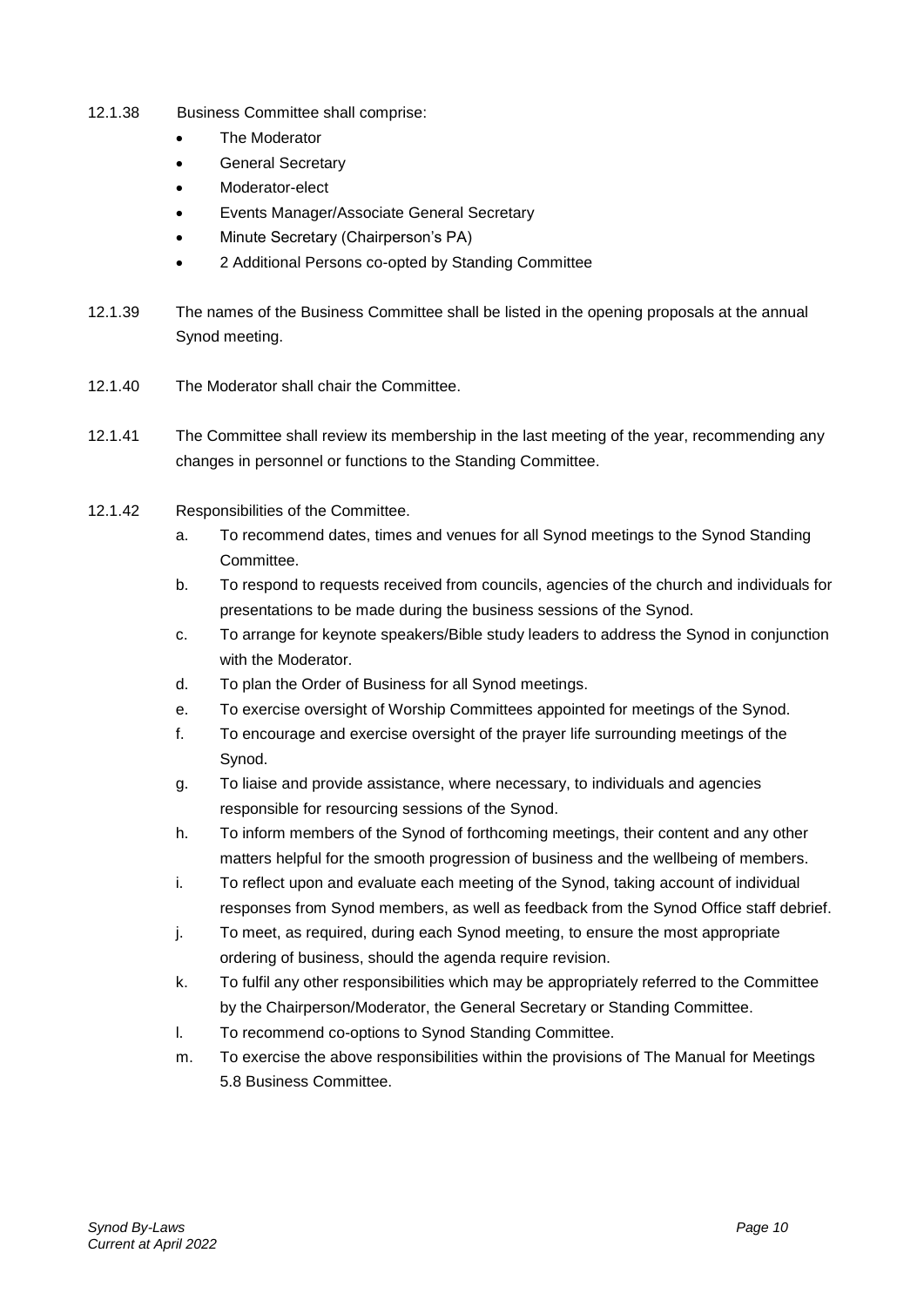- 12.1.43 To assist in fulfilling the above responsibilities, a Logistics Committee will also be formed, reporting to the Business Committee, comprising:
	- Associate General Secretary (Chair)
	- Events and Logistics Coordinator
	- Worship Convenor
	- Representatives from the venue
	- Corresponding members: IT&T, Uniting Technology

### **MEMBERSHIP OF PRESBYTERY**

12.1.44 Presbyteries are requested to invite the Moderator and General Secretary of the Synod to be associated with each presbytery within the bounds of the Synod as non-voting participants.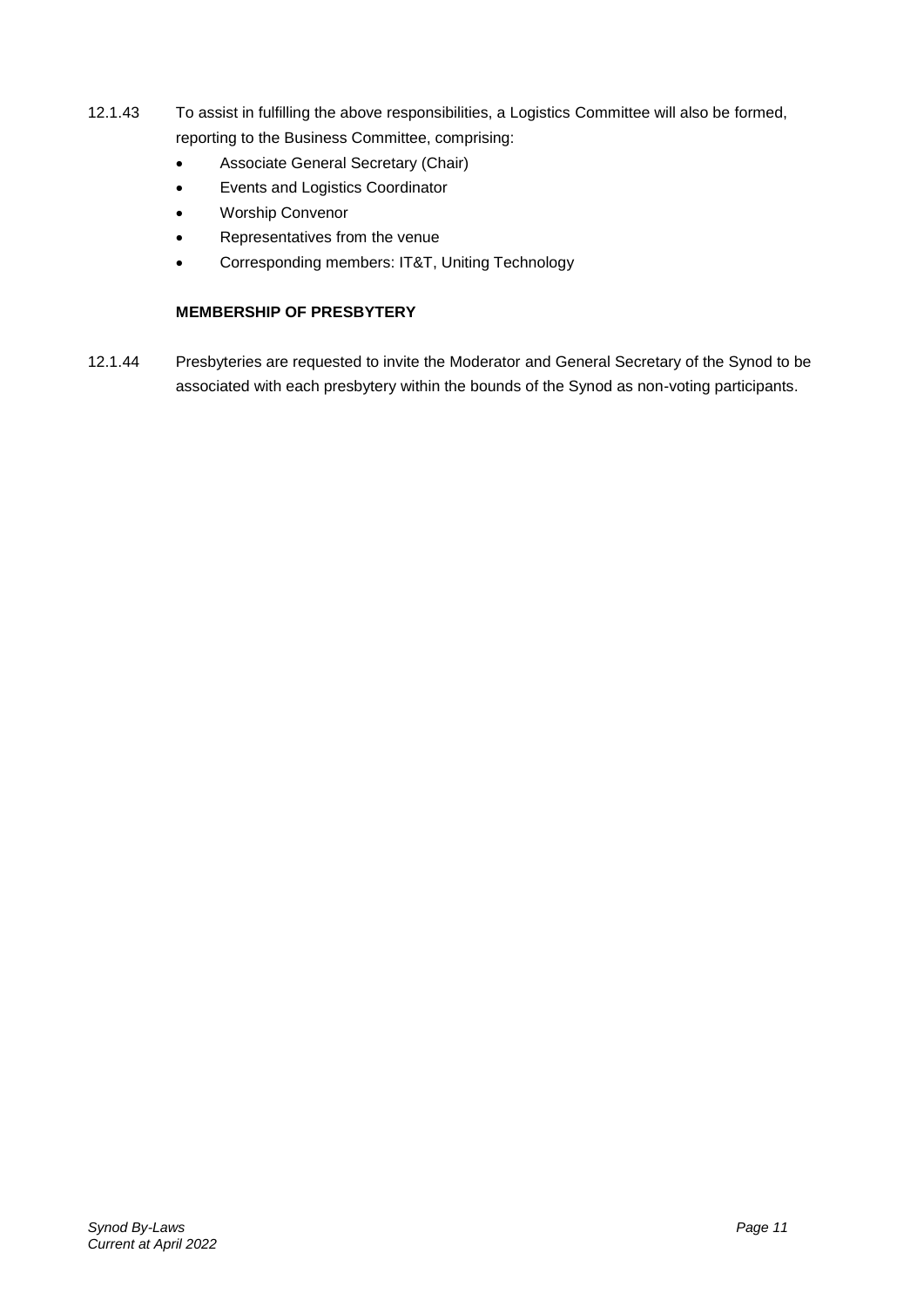## **Key Requirements of Moderator-Elect**

Normally there is a 12 month gap between the election of a Moderator and their Installation. This is an important time of preparation for the role of the Moderator. Some matters that the Moderator-elect will need to address will be relevant on each occasion while others will depend on the timing of the changeover. There is no particular order in this list. It is intended to show the breadth of the responsibilities of the Moderatorelect.

- 1. From election the Moderator-elect is a member of:
	- Synod Standing Committee meets 6 times a year
	- Synod Business Committee meets around 8 times a year (more frequently in lead up to Synod meeting)
	- Leaders of Christian Churches SA meets 6 times a year
- 2. To aid in the transition the Moderator-elect would usually meet at least monthly with:
	- The Moderator to understand current issues and procedures as well as to meet key people
	- The General Secretary to establish a close working relationship
	- The Moderator PA (less frequently)
- 3. Before commencing the Moderator-elect needs to:
	- appoint Chaplains
	- appoint a worship team
	- appoint a Supervisor
	- make nominations for a Support Group to be appointed by the Synod Standing Committee
- 4. It is the responsibility of the Moderator-elect with the help of the Moderator to craft the Order of Service for their Installation including:
	- Choosing the theme
	- Preparing the message
	- Co-ordinating the participants
	- Preparing and sending invitations to attend
	- Organising a supper afterwards
- 5. The Moderator-elect chairs the Synod meeting that commences with their Installation. Prior to this the Moderator-elect needs to organise:
	- Theme of the meeting
	- Bible Study leaders
	- Worship during the meeting in conjunction with the worship team
	- A thorough understanding of the Manual for Meetings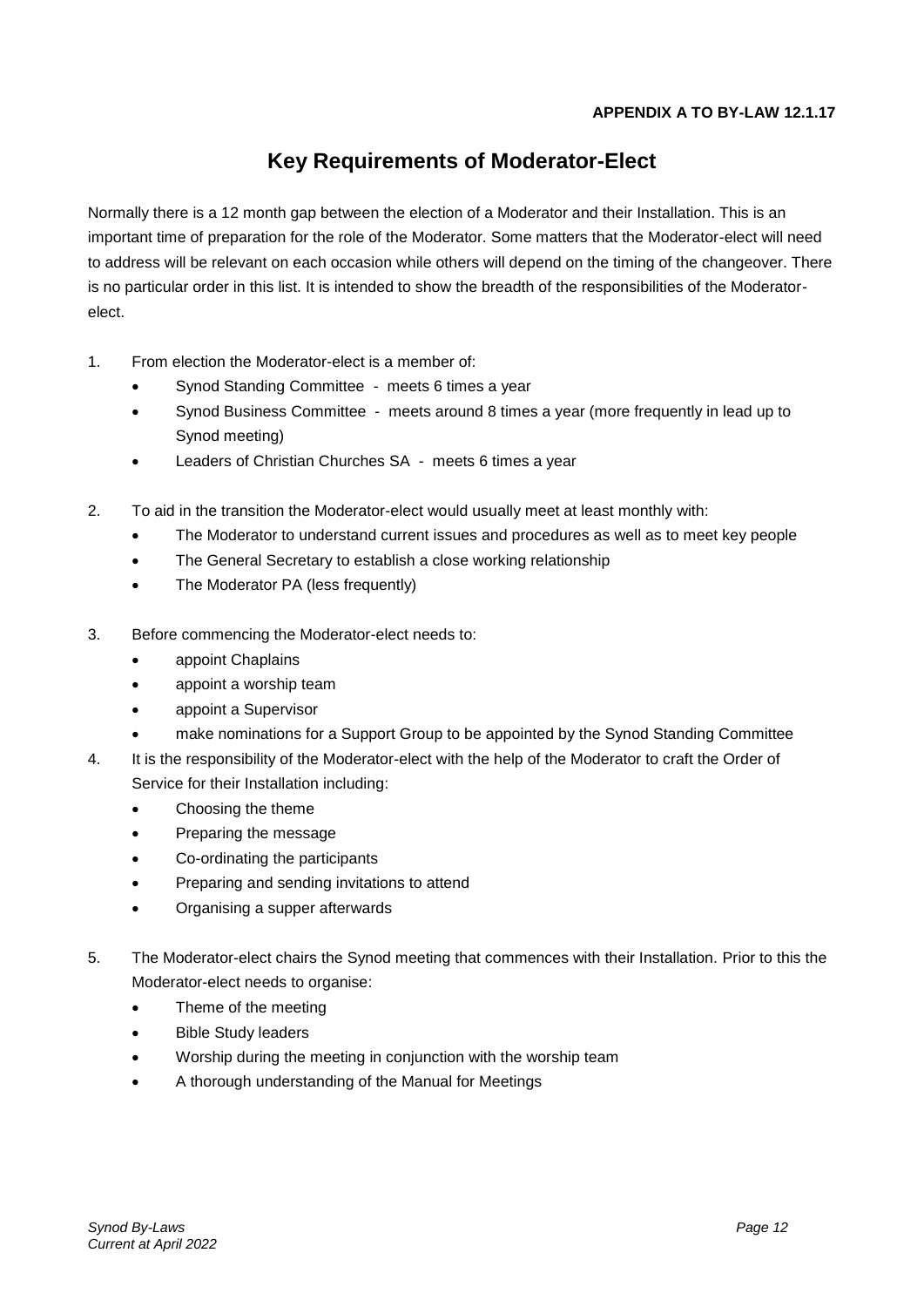- 6. Depending on prior roles and experiences it may be necessary for the Moderator-elect to undertake training in:
	- Code of Ethics
	- Heritage and Polity of the Uniting Church
	- **Governance**
	- Media Training
	- Sacraments of Baptism and Holy Communion
- 7. Many campaigns and events are planned for and material is prepared a number of months in advance. The Moderator and the Engagement team do some of this work but the Moderator-elect would prepare any communications such as written articles or videos which would be displayed after their Installation.
- 8. Invitations to events and meetings start arriving well before commencing in the role. Liaising with the Moderator and Moderator's PA helps to manage this.
- 9. Much other orientation to structures, people and locations can take place after Installation, although some in the lead up would be helpful, particularly to someone not familiar with the Organisations, Synod and the leadership.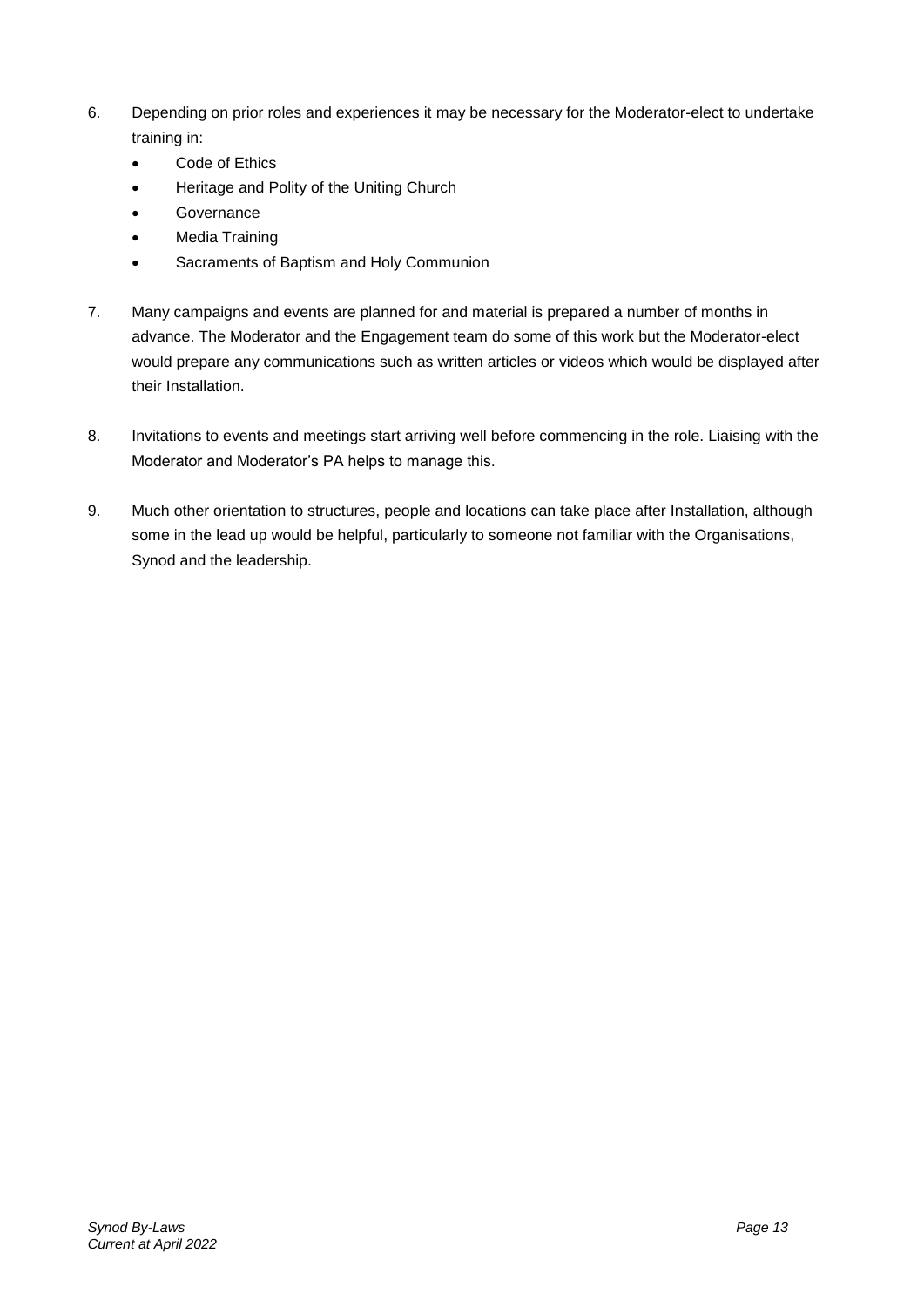# **Role and Person Specification Moderator**

#### **1. Summary of the broad purpose of the position in relation to the Church's goals**

The Moderator's role is one of pastoral and spiritual leadership of the Synod. The focus of the role is to promote the Synod's vision and mission for the future of the church; to listen to, guide, and care for all the members and ministers of the UCASA; and to represent the church in the wider community and the ecumenical and political landscape of SA.

#### **2. Reporting and working relationships**

The role of Moderator is complex and involves managing many relationships and expectations without executive powers.

The Moderator's primary working relationship is with the General Secretary. It is therefore essential that that relationship should be built on mutual respect and trust, mindful of their different but inter-related roles and functions in the life of the Synod. It is expected that the Moderator and General Secretary will confer regularly in order to be fully aware of their respective roles, functions, goals, priorities and tasks in promoting the ministry and mission of the Synod.

The Moderator is responsible for the spiritual life of the Synod and so will not normally become involved in the administration of the Synod, and will not fulfil an executive function. It is the task of the General Secretary and the Executive Officers to manage the life of the Synod on a day-to-day basis.

The Moderator provides pastoral support to the office bearers of the presbyteries.

#### **3. Statement of key outcomes and associated activities**

The duties and responsibilities of the Moderator of the Synod are set out in UCA Regulations 3.6.3.2 . They are:

#### **(a) Giving general and pastoral leadership to the Ministers and people within the bounds:**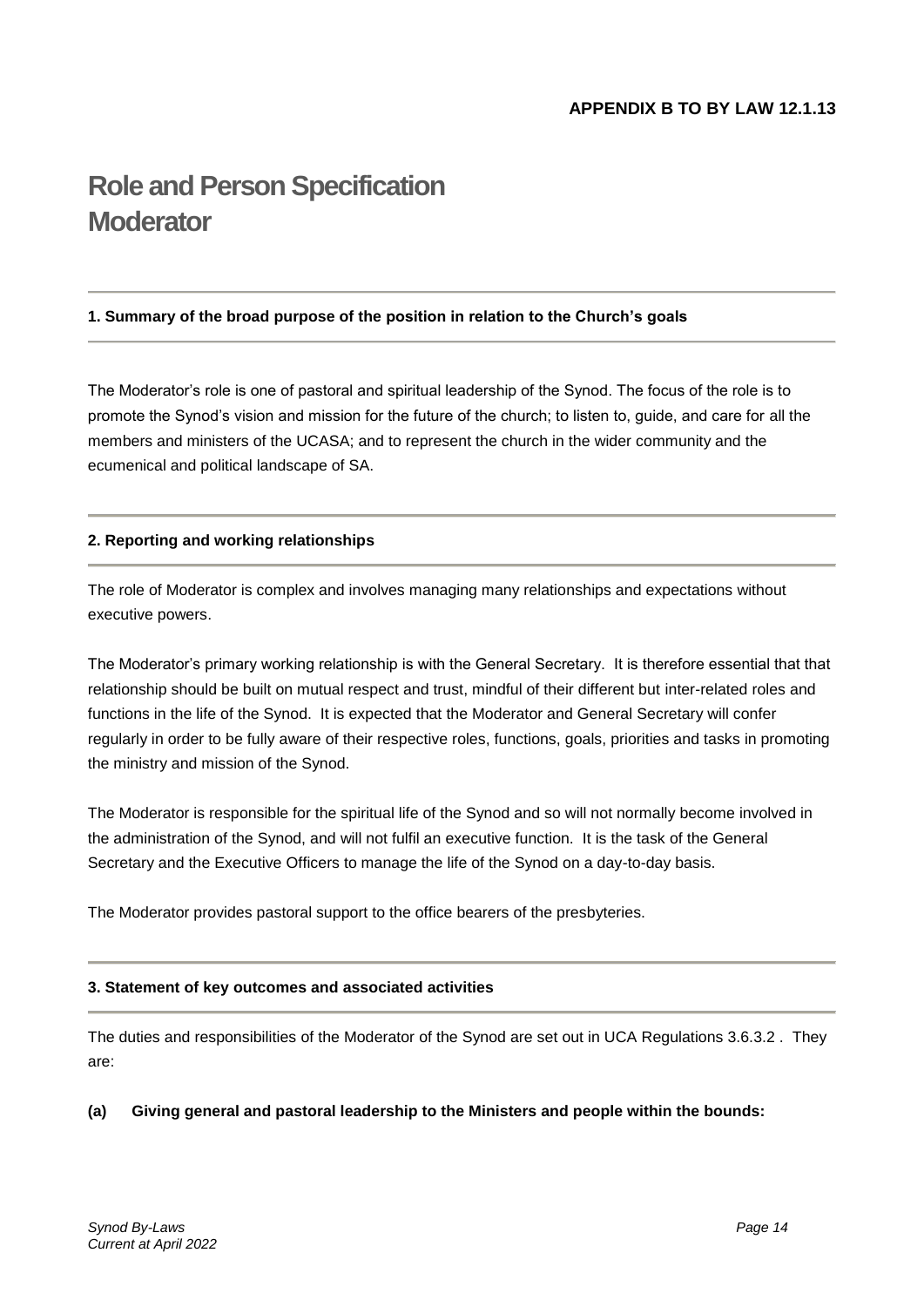The Moderator, in co-operation with other officers<sup>1</sup> of the church, listens and leads, guides, sustains and comforts the communities of the Synod of SA.

Particularly in their representative role, the Moderator is available to offer counsel and comfort, especially to the leaders of the Church.

## **(b) Assisting and encouraging the expression and fulfilment of the mission and witness of the Church:**

The Moderator reminds the communities of the Synod of SA of God's mission, the " reconciliation and renewal" of all things, and their "call to serve that end". (Basis of Union para 3)

They work collaboratively with the General Secretary, to facilitate processes by which spiritual discernment and strategic discussions about the life, vision, mission and direction of the Church can occur regularly within the meetings of the Synod and across the life of the Church.

They facilitate and actively participate in events and programs that strengthen and affirm the missional values of the Uniting Church. These may include honouring First Peoples, fostering intercultural understanding, affirming the equality of women and men, acting for justice, serving compassionately and making disciples.

## **(c) Counselling and advising, as may be necessary and helpful, to ensure that the life of the Church expresses the faith, policies, standards and procedures to which it is committed:**

The Moderator will remind the communities of the Synod of SA of the faith and values of the Uniting Church in Australia as expressed in the Basis of Union, the Constitution, the Regulations, the Synod By-laws, the Code of Ethics and the Manual for Meetings. They will be informed by the key statements of the Assembly on ministry and mission.

## **(d) Presiding over the meetings of the Synod, its Standing Committee and such other of its boards and committees as may be required by the by-laws of the Synod:**

The Moderator will lead the meetings according to the Manual for Meetings. As such the Moderator will help the meetings of the Synod discern God's will together by listening for God's Word, building community, developing trust, valuing and affirming one another, and communicating well. (See Manual for Meetings: Chapter One)

The Moderator may be called upon to give interpretation of Synod decisions for the wider church or community.

<u>.</u>

<sup>&</sup>lt;sup>1</sup> Officers of the church would normally refer to the General Secretary and may include other officers and staff of the Synod, as well as leaders and officers of the presbyteries.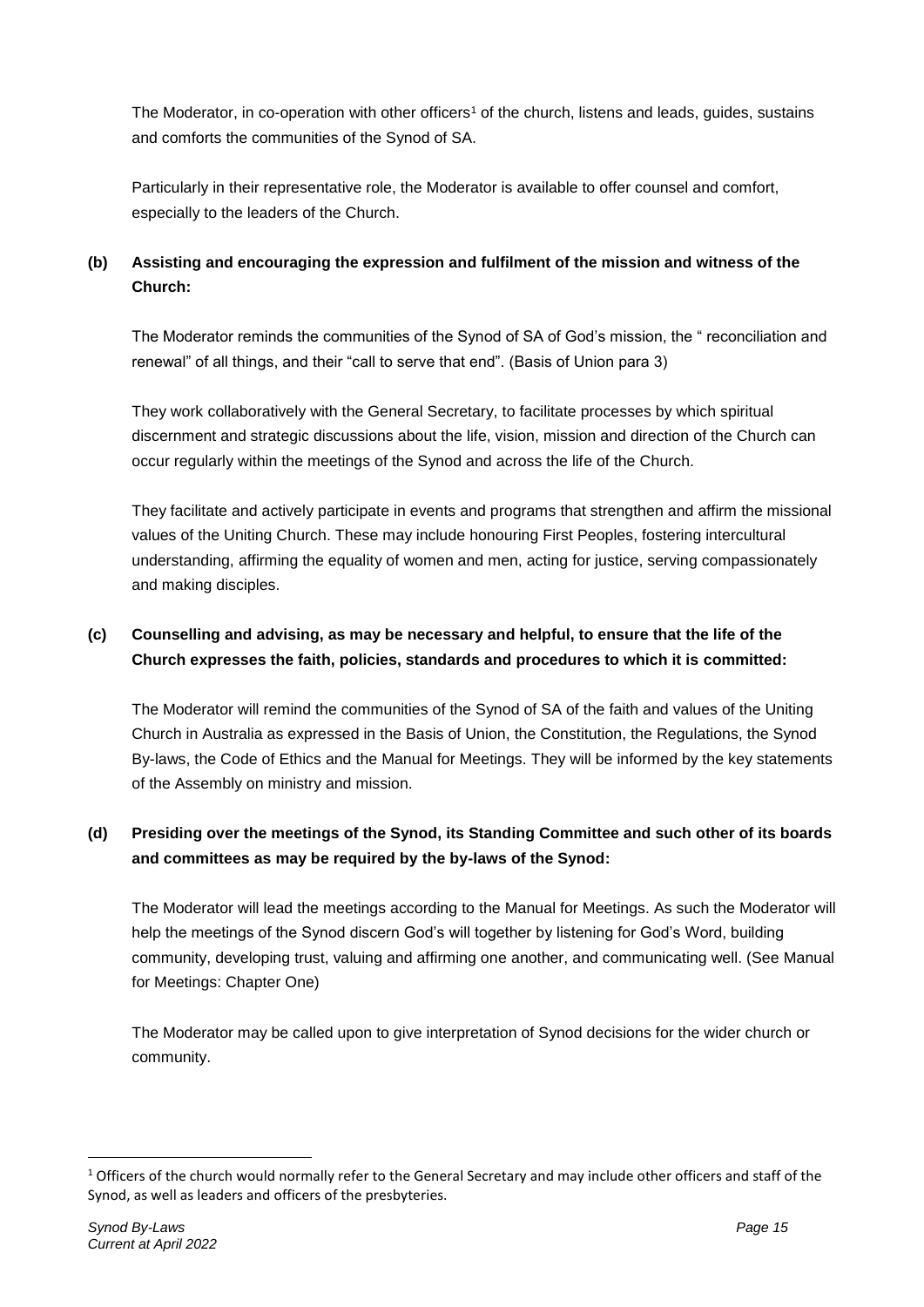- **(e) Filling, in respect of appointments normally made by the Synod and, in consultation with the Standing Committee and other bodies concerned, such vacancies as may arise between meetings of the Synod and for the filling of which other provision has not been made.**
- **(f) Giving an interpretation where necessary of any doubtful or disputed decision of the Synod, such interpretation to be authoritative until confirmed or varied by the next meeting of the Synod or of the Standing Committee.**

#### **(g)** S**peaking on public issues on behalf of the Synod:**

The Moderator speaks on public issues on behalf of the Synod. The Moderator shall ensure that they are fully briefed beforehand by the appropriate Synod body, officer and/or others in consultation with the Executive Officer Engagement.

## **(h) Representing the Church as may be desirable on public occasions and in inter-church councils:**

The Moderator will be recognised and identifiable by both the church and the community. The Moderator will work with the General Secretary and other officers of the church to discern what may be an appropriate response to the range of opportunities that arise to make contact with community decision-makers and build relationships with community, ecumenical and parliamentary leaders.

The Moderator is expected to give priority to the Uniting Church's commitment to ecumenism, by personal involvement in ecumenical activities like Leaders of Christian Churches of SA, and by fostering growth in ecumenical relationships throughout the Church to encourage greater cooperation in mission and ministry.

## **(i)** A**dministering the discipline of the Church as may be required by any Regulation, by-law or rule:**

The Moderator has official designated roles in matters of discipline and it is therefore important that they keep good records of discipline matters and that these records are accessible to the General Secretary when needed.

The Moderator may receive complaints, and when they do they will work collaboratively with the General Secretary, and other appropriate synod and presbytery officers, to refer complaints to the Committee for Counselling (5.4.1 b) and the Synod Sexual Misconduct Committee (5.6.7. a).

The Moderator appoints an advocate for the Committee for Discipline processes. (5.7.4 a)

The Moderator may stand aside a minister from their ministerial duties during a hearing of a complaint. (5.7.5 a)

Appeals regarding the Synod Sexual Misconduct Committee are made to the Moderator. (5.6.15 c.)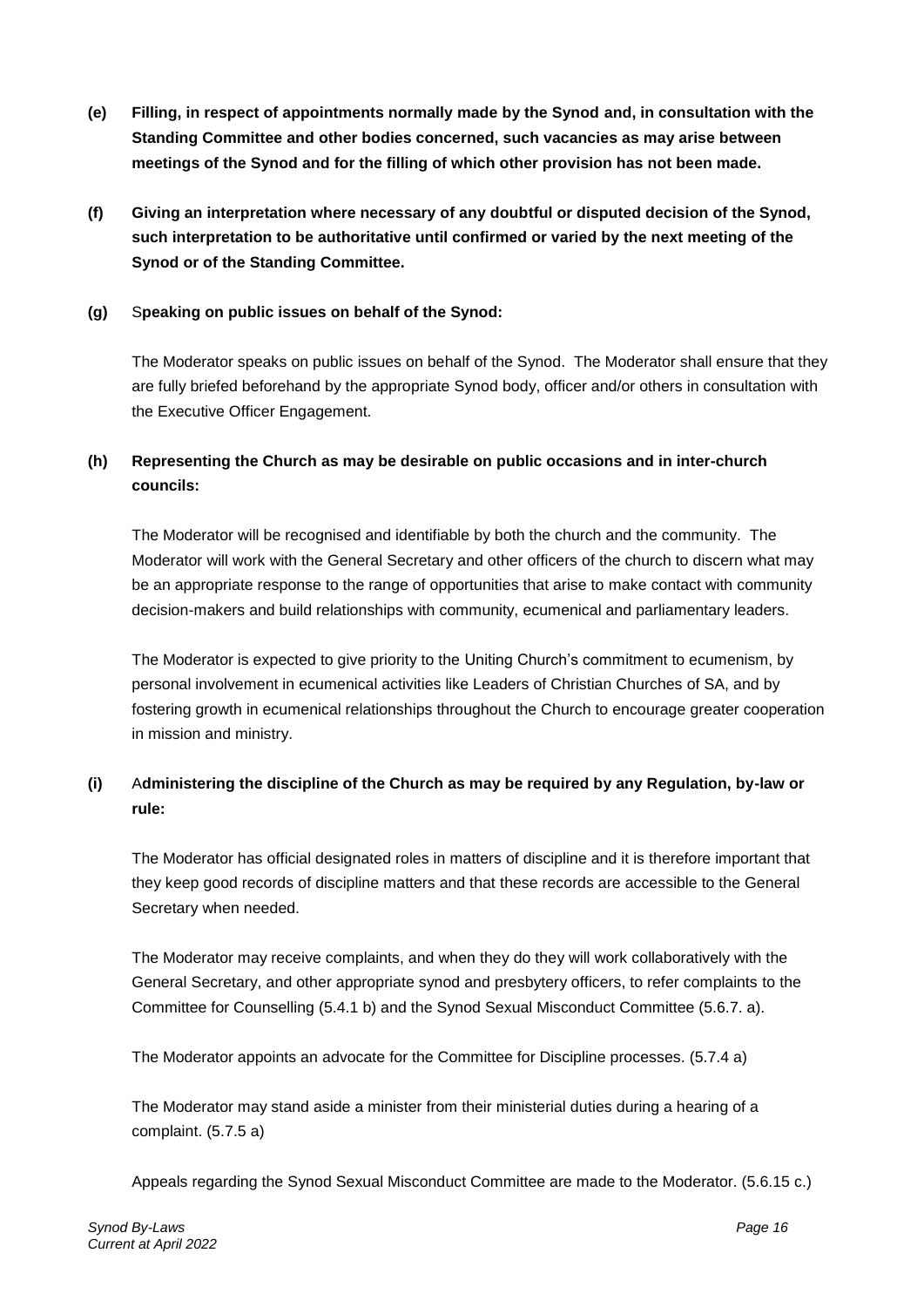**(j) Enquiring, when the Moderator considers it expedient so to do, into any grievance, complaint or other circumstance which, in the opinion of the Moderator, adversely affects the good name of the Church, or the order and peace of its Congregations or the progress of the work of God, and seeking a remedy for such situations; in so doing the Moderator shall consult with one or more past Moderators and the chairperson of any Presbytery concerned**.

The Moderator is to be concerned for and uphold the reputation of the Church.

In addition to the Regulated duties and responsibilities, some key functions of the role of Moderator are:

#### **Pastoral and Prophetic Leadership**

When the Synod determines its strategic directions, the Moderator will play a key role in helping the church understand that direction. The Moderator holds the life and vision of God's people before the Synod and its Standing Committee, before the Synod staff, the presbyteries, and congregations and offers pastoral and prophetic leadership into the life of the Synod. Free from executive functions, the Moderator may be called upon as an agent of healing and reconciliation. For this same reason, pastoral care and support of the General Secretary and other senior executive staff within the Synod is expected from the Moderator, as is care and support of the Chairpersons of Boards

#### **Strategic Ministry**

The Moderator's role is one in which much time is spent 'out in the field' visiting congregations, ministers, presbyteries, organisations associated with the UCA, and participating in public events in the community. Much of the role is about networking and encouraging, promoting the priorities of the Synod, and bringing back concerns to the Synod office and committees. The Moderator needs to be strategic in how they spend their time in the field to enable the most effective missional outcomes for the church.

#### **UAICC**

The Moderator engages with the Uniting Aboriginal and Islander Christian Congress in expressing the Covenant with First Peoples and how it is lived out in the Synod.

#### **CALD**

The Moderator will pastorally support the church's culturally and linguistically diverse congregations and communities, and may be involved in the Synod's international mission partnership events.

#### **Other roles**

The Moderator may attend the Placements Committee as required.

The Moderator is an ex officio member of the Property Trust and Resources Board.

*Synod By-Laws Page 17 Current at April 2022*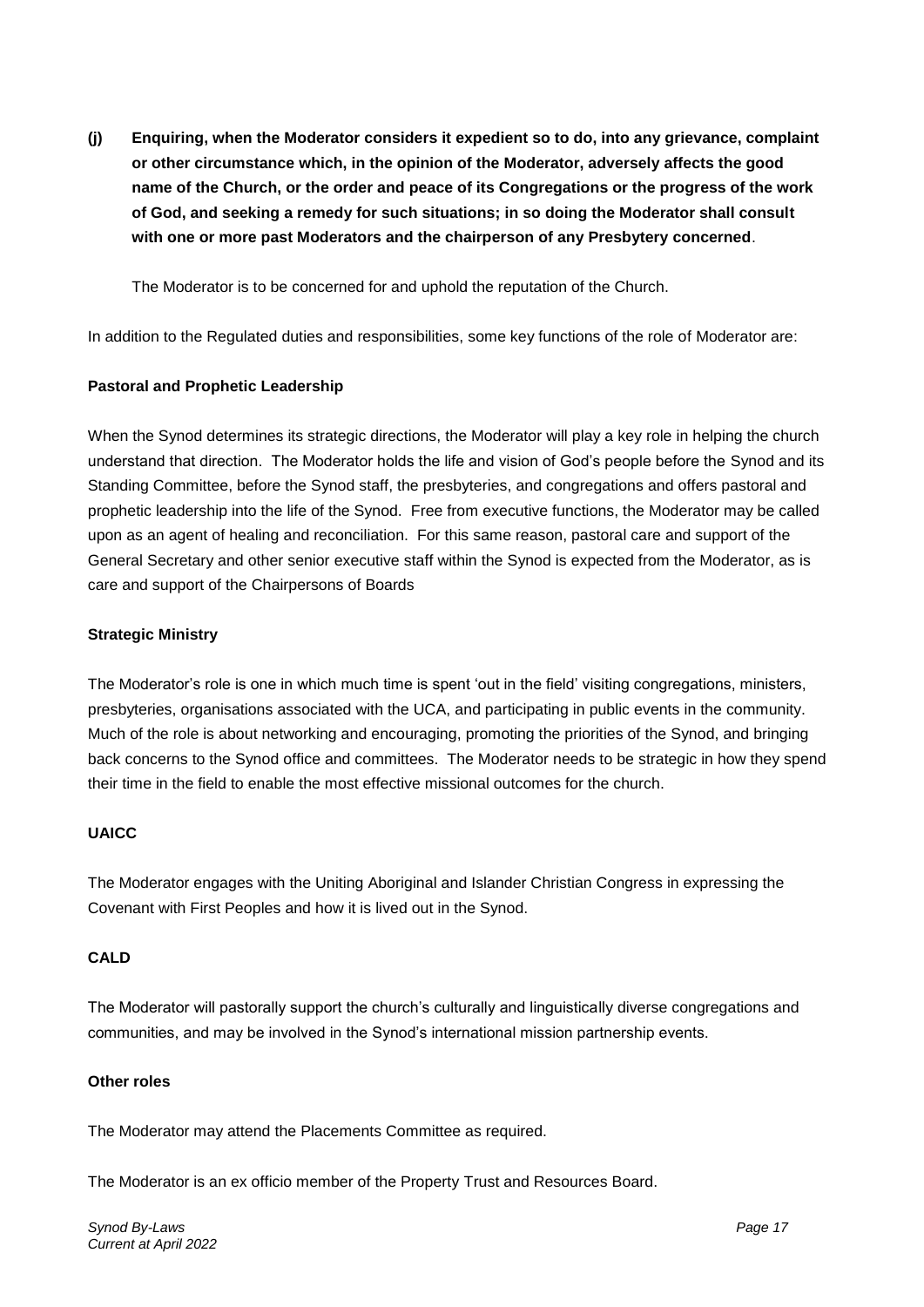The Moderator is an ex-officio member of the Assembly.

The Moderator will undertake professional and spiritual supervision.

#### **PERSON SPECIFICATION**

#### **Personal skills, knowledge and experience**

- An active faith in Jesus Christ, an openness to the leading and empowering of the Holy Spirit, and the ability to model faith in Jesus Christ.
- An awareness of the theological diversity within the Uniting Church and will have the capacity to reflect theologically upon current issues in church and society in the light of the gospel of Jesus Christ.
- Give evidence of a lifestyle commensurate with the responsibilities and demands of a key leadership role. Such evidence will include a nominee's awareness of their own gifts, abilities and limitations, their capacity to maintain healthy relationships, and an ongoing commitment to their own physical and spiritual wellbeing.
- Have a good understanding of the polity and ethos of Uniting Church, including the organisations associated with the UCA.
- Have a good understanding of Australian society, including those emerging issues and trends that need to be addressed in the light of the gospel.
- Appreciates the particular issues and opportunities in the SA Synod.
- Demonstrated team building and networking capabilities.
- Proven pastoral and mediation skills.
- Demonstrated capacity to exercise pastoral care and discipline, and the ability to moderate, and will be respected generally by the members of the church.
- Be a good communicator and, as the public "face" of the church, will need to be articulate and competent in working with the media.
- Cross-cultural understanding and experience and be prepared to work with people from a range of cultural (and ethnic) backgrounds.
- An understanding and experience of working in covenant with First Peoples
- Responsive to the call of God through the Church, whose ministry (lay or ordained) has included leadership in Councils and Committees of the UCA beyond the congregation.
- Leadership experience demonstrating a willingness to consult and an ability to listen deeply to the Gospel and the church, and interpret back to the church the challenging and prophetic Gospel message relevant to diverse contemporary faith communities.
- Capable of managing diverse agendas within short timeframes, working well to deadlines while often under pressure.
- Confident in the use of consensus decision-making in the councils of the church, and values the discernment opportunities it offers in inclusive participation.